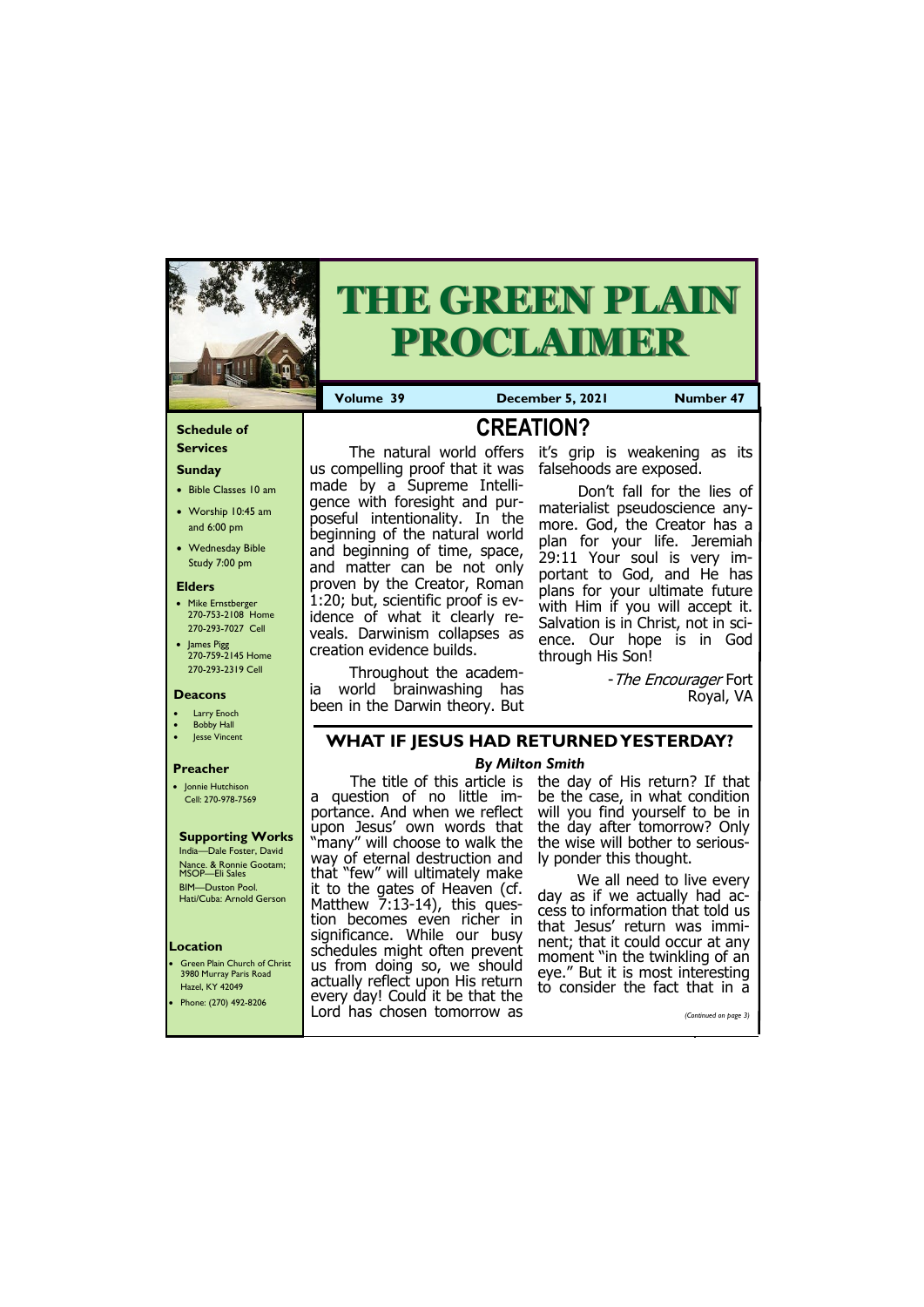### NEWS AND NOTES

*REMEMBER IN PRAYER: Green Plain members*: Peggy Jarvis, Joanne Barnes, Maxine Pool, Hayes and Marjorie Grady, Jim Fielder, Larry Enoch, and Mary and Jim Lowrie. Jesse and Mary Vincent are both home recovering from their respective surgeries.

*Family and Friends:* Teresa Tacker, Bryan White, Kenneth Mizell, Dale Pentecost, Brett Wyatt, Roger Rhoades, Joel White, Mary Lou Joseph, Jennie Pool. Nat and Rita Evans and Larry and Rose Wyatt. Please let us know of those who have improved or any one who needs to be added to this list.

- **ANNUAL ORNAMENT PARTY:** All the ladies are invited to an ornament party at the home of Jane Morris, Saturday December 11th at 5:00 pm.
- **PANTRY ITEMS November 2021: 5—Stewed Tomatoes; 12—Spaghetti Sauce; 19— Tuna; 26—Apple Sauce.** Please bring any additional items you wish for the "blessing box" which is located next to the breezeway on the north side of the building.
- **December 2021 Anniversaries:** 17—Mary & Jesse Vincent; 22—Marjorie & Hayes Grady; 17-Debbie & Mike Ernstberger; **Birthdays:** 7-Mike Ernstberger; 9—Debbie Ernestberger; 12—Wanda Barrett (Murray Paris Rd); 12—Jesse Vincent; 17—Marie Wyatt; 18-Wanda Barrett (Green Plain RD); 16– Cody Canter; 21—Larry Enoch; Please let us know if we have left anyone out.

*ENROLL IN A FREE BIBLE CORRECSPONDENCE COURSE. Send your name and complete mailing address and phone number to Green Plain church of Christ 3980 Murray Paris RD Hazel, KY 42049 or email your request to greenplaincoc@gmail.com.*

*THINK ABOUT IT: If God wanted His church to celebrate "Christmas" as a religious holy day celebrating the birth of Christ, would He not have told us? "If any man speak, let Him speak as the oracles of God….." (1 Peter 4:11a). The first day of the week is the only religious holy day authorized to be observed by the church (Acts 20:7).*



## **Page 2**

This FREE video is available to watch online at

**www.wvbs.org** 

*LESSONS TODAY* **Bible Study-10 AM** *The Book of Acts* **Worship**

**10:45 am***— "God's Open Door Policy"*

*6 pm***— To Be Announced**

**Wednesday Bible Class** *A Study of 1 John*

What is heaven? Is it a real place? Who lives in heaven? While Christians talk much about heaven, many have unanswered questions about it. In this video Don Blackwell presents an faith building study of

what the Bible says about heaven.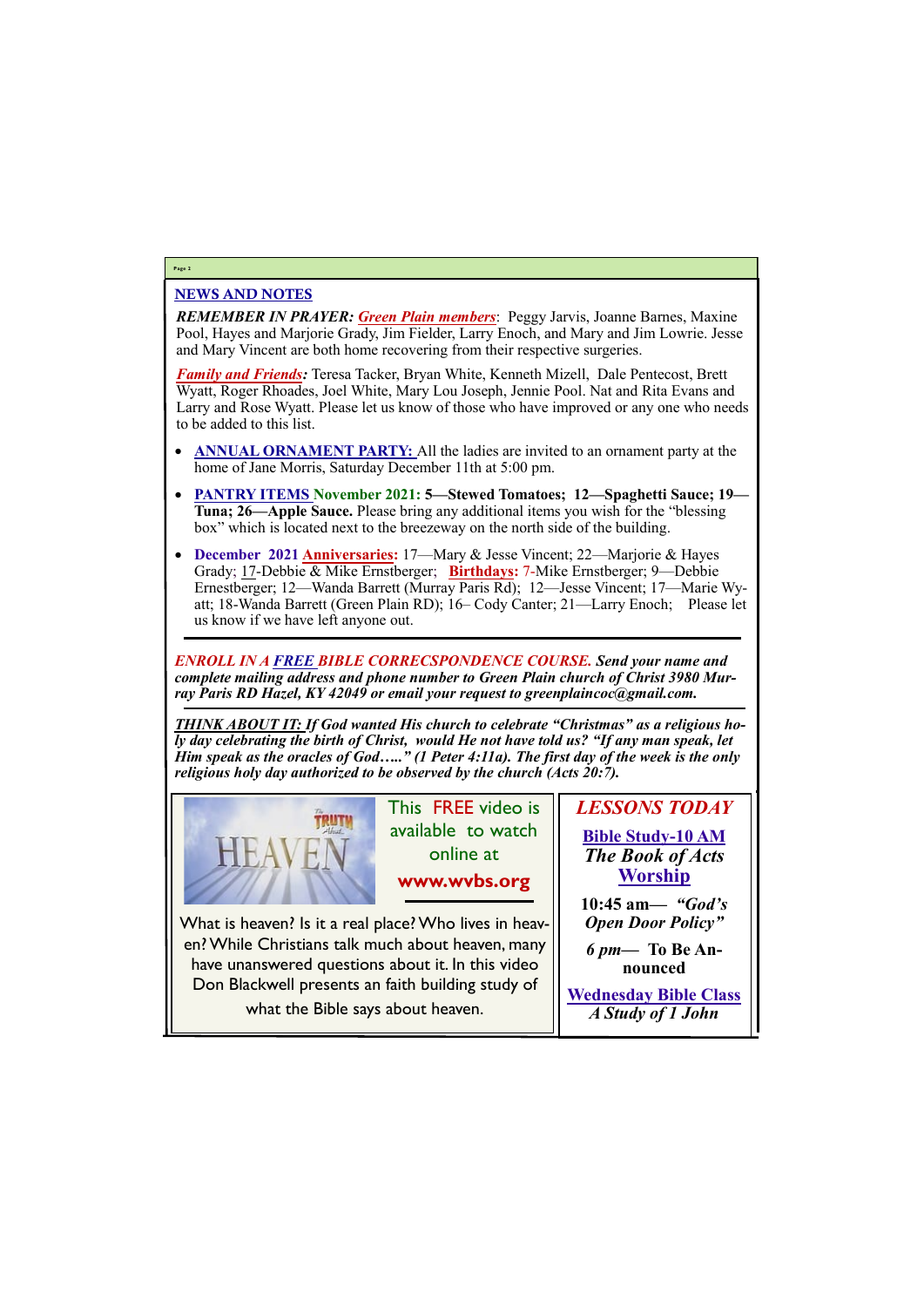**Page 3**

very real way, that is actually true. We know that Jesus promised us that He would return, and we know that we are closer to that day than any day that has yet dawned upon this earth; but we also know that this very day could be that day!

The world is nearly 2000 years closer to His return than it was during His earthly walk when He often spoke of that fateful day involving His impending return. "Watch" was the word of caution that Jesus often used when He spoke of

"Watch therefore, for you know neither the day nor the hour in which the Son of Man is coming" (Matthew 25:13).

that inevitable day of His assured return. Later today, we will close out another day on earth (Lord willing!). Each of us will then welcome the dawning of a new day. May we all be living our lives as if we knew for a guaranteed fact that tomorrow would be that final day of mankind's existence in this rapidly passing world.

> —Hooker church of Christ, Hooker, Oklahoma via Bulletin Digest

*(Continued from page 1)*

# **THE TRUTH IS BOTH SWEET & BITTER** *By Chris Steele*

God commissioned Ezekiel to preach to the children of Israel in the camps of the captives in Babylon. The prophet recorded what God told him (Ezekiel 2:1ff). The Lord described how rebellious the nation of Israel had been. They were "impudent and stubborn children." Ezekiel was not to be afraid of them or their words, even though they were like briers, thorns, and scorpions (Ezekiel 2:6).

Then Ezekiel saw a hand appear, holding a scroll of a book. In the book, the prophet could see lamentations, mourning, and woe written all over it. Then God told him to eat the book. Ezekiel ate the scroll, which was full of God's truths & His message to Israel. At first, it was sweet to the taste. Anyone with an open, discerning mind would know how sweet and satisfying His words are. But as with Ezekiel, once we see the harsher side of God's condemnation and punishment of rebellious sinners, these words are a bitter pill to swallow (cf. Ezekiel 3:3, 14). They will not satisfy their souls, nor fill their stomachs because it became their stumbling block of iniquity (7:9). hand and ate it, and it was as sweet as honey in my mouth. But when I had eaten it, my stomach became bitter." This sweet and bitter response is still valid today. We consume God's truths written in scripture (Matthew 5:6). Jesus quoted an ongoing truth, "Man shall not live by bread alone, but by every word that proceeds from the mouth of God" (Matthew 4:4). When we understand the power these words have in saving our soul, we rejoice and are glad for the blessings the Savior brings. Jesus said, "I am the living bread which came down from heaven. If anyone eats of this bread, he will live *(Continued on page 4)*

John received this same imagery in Revelation 10:8–10. He said, "Then the voice which I heard from heaven spoke to me again and said, "Go, take the little book which is open in the hand of the angel who stands on the sea and on the earth." So, I went to the angel and said to him, "Give me the little book." And he said to me, "Take and eat it; and it will make your stomach bitter, but it will be as sweet as honey in your mouth." Then I took the little book out of the angel's